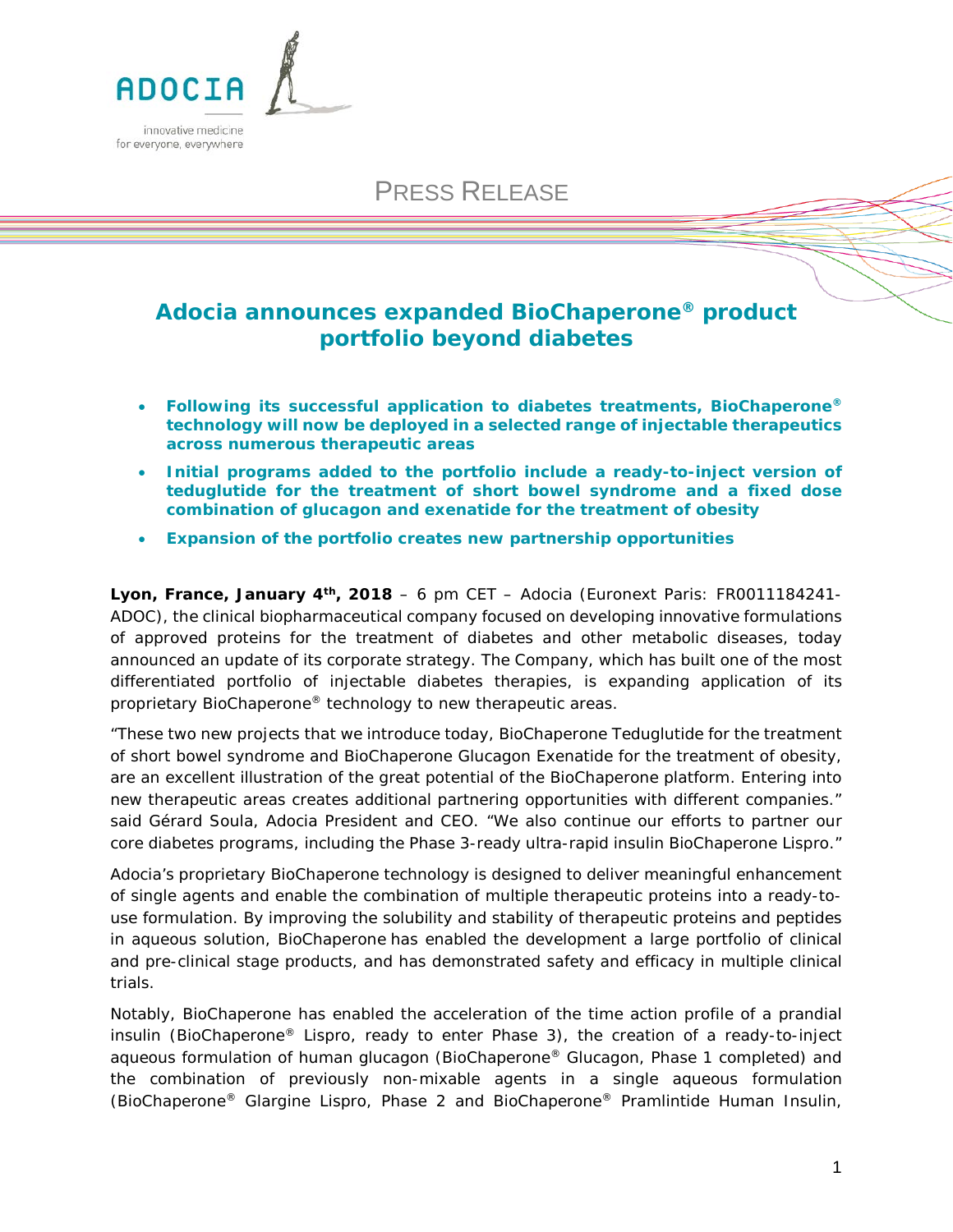preclinical).

"*Adocia has built significant expertise through our focused work in injectable therapeutics for diabetes treatment*" said Olivier Soula, Deputy General Manager and Director of R&D at Adocia. "*BioChaperone technology has been shown in clinical trials to unlock important benefits for patients*. *We now see the opportunity to expand the use of BioChaperone to an array of proteins and peptides to bring meaningful, cost-effective innovation to other conditions with high therapeutic unmet needs."*

The first project to be announced as part of this expanded strategy is BioChaperone<sup>®</sup> Teduglutide. Teduglutide (Gattex<sup>®</sup>, Shire) is a GLP-2 analog approved for the management of short bowel syndrome as a once-daily injectable. It is currently marketed as a lyophilizate in a kit, requiring multiple reconstitution stages prior to each daily injection. By solubilizing and stabilizing teduglutide in an aqueous formulation, BioChaperone technology may deliver significant improvement to the daily life of people living with short bowel syndrome.

The second project announced today is BioChaperone® Glucagon Exenatide, a stable aqueous fixed-ratio combination of glucagon and exenatide for the treatment of obesity. It is based on BioChaperone Glucagon, the ready-to-inject formulation of human glucagon, for which positive Phase 1 topline results were recently announced by Adocia. Multi-hormonal approaches have recently been shown to hold promise for increased energy expenditure, significant weight loss and improved glycemic control in people with obesity<sup>1</sup>.

Both programs are now in preclinical testing. Other pipeline candidates are currently under evaluation. Adocia will consider partnering opportunities at any stage of development of these assets.

The Company's corporate presentation has been updated to include these new projects and is available on [www.adocia.com.](http://www.adocia.com/)

#### **About Short Bowel Syndrome**

Short bowel syndrome (SBS) is a serious condition caused either by a congenital defect, intestinal infarction or extensive surgical resection of the intestinal tract, which results in a functional small intestine of less than 200 cm in length. In its more severe forms, SBS requires patients to receive parenteral or intravenous nutrition to compensate the effects of diarrhea, nutrient malabsorption, bowel dilation and dysmobility. Approximately 20,000 people with SBS in the US and Europe require parenteral nutrition<sup>[2](#page-1-1)</sup>. In these people, Gattex® (teduglutide, GLP-2 analog, Shire) may be prescribed to improve intestinal absorption and reduce the need for parenteral nutrition, which severely disrupts the lives of patients. However, teduglutide is unstable in aqueous solution, and is only available as a lyophilized powder to be reconstituted daily prior to injection, which requires multiple steps. A ready-to-inject formulation should present significant advantages for people living with short bowel syndrome.

#### **About Obesity**

The worldwide prevalence of obesity (as defined by a body mass index  $\geq 30$  kg/m<sup>2</sup>) has tripled in the last four decades to reach 1[3](#page-1-2)% of adults in 2016<sup>3</sup>. In the USA, obesity affects 36.5% of adults<sup>4</sup>. Obesity is associated with serious co-

<span id="page-1-0"></span> <sup>1</sup> Cegla G. et al, *Diabetes* 2014;63:3711–3720 ; Henderson SJ, et al *Diabetes, Obesity and Metabolism* December 2016; 18: 1176– 1190 *;* Evers A. et al, *J Med Chem*. 2017 May 25;60(10):4293-4303.

<span id="page-1-1"></span><sup>2</sup> Jeppesen PB, J Parenter Enteral Nutr. 2014 May;38(1 Suppl):8S-13S.

<span id="page-1-2"></span><sup>3</sup> World Health Organization, 2016

<span id="page-1-3"></span><sup>4</sup> Center for Disease Control and Prevention, 2014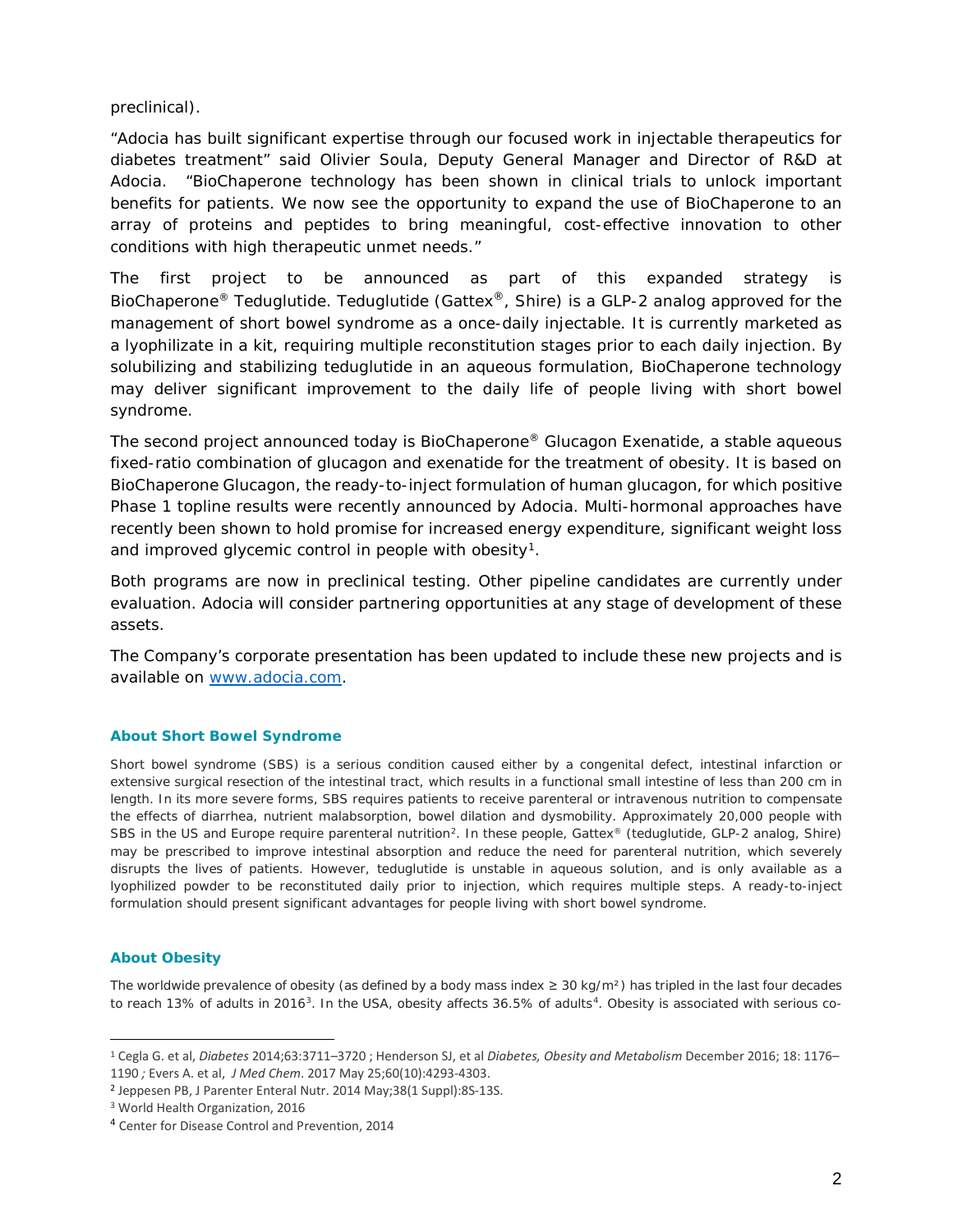morbidities such as cardiovascular disease, diabetes and non-alcoholic steatohepatitis (NASH), resulting in increased mortality and high healthcare expenditure. In the US, medical expenditure related to overweight and obesity were estimated to be \$147 billion in 2009<sup>[5](#page-2-0)</sup>. First-line therapy for obesity is diet and exercise, but it often proves insufficient to manage the condition. Several oral and injectable drugs have been approved to induce weight loss in people with obesity, but there is an important unmet need to significantly improve the lives of patients.

#### **About Adocia**

Adocia is a clinical-stage biotechnology company that specializes in the development of innovative formulations of already-approved therapeutic proteins and peptides. Adocia's portfolio of injectable treatments for diabetes, featuring four clinical-stage products and six preclinical products, is among the largest and most differentiated of the industry. Adocia expanded its portfolio to develop treatments for obesity and short bowel syndrome.

The proprietary BioChaperone® technological platform is designed to enhance the effectiveness and/or safety of therapeutic proteins while making them easier for patients to use. Adocia customizes BioChaperone to each protein for a given application to address specific patient needs.

Adocia's clinical pipeline includes four novel insulin formulations for the treatment of diabetes: two ultra-rapid formulations of insulin analog lispro (BioChaperone Lispro U100 and U200), a rapid-acting formulation of human insulin (HinsBet U100) and a combination of basal insulin glargine and rapid-acting insulin lispro (BioChaperone Combo). An aqueous formulation of human glucagon (BioChaperone Human Glucagon) successfully completed a Phase 1 trial. Adocia also develops a prandial combination of human insulin with amylin analog pramlintide (BioChaperone Pramlintide hIns), two combinations of insulin glargine with GLP-1 receptor agonists (BioChaperone Glargine Dulaglutide and BioChaperone Glargine Liraglutide), a ready-to-use aqueous formulation of teduglutide (BioChaperone Teduglutide) and a ready-to-use combination of glucagon and exenatide (BioChaperone Glucagon Exenatide), all of which are in preclinical development.

*Adocia aims to deliver "Innovative medicine for everyone, everywhere."*

To learn more about Adocia, please visit us a[t www.adocia.com](http://www.adocia.com/)





### **For more information please contact:**

| Adocia                          | <b>Adocia Press Relations</b> | <b>Adocia Investor Relations</b> |
|---------------------------------|-------------------------------|----------------------------------|
| Gérard Soula                    | <b>Europe</b>                 | <b>USA</b>                       |
| Chairman and CEO                | <b>MC Services AG</b>         | <b>The Ruth Group</b>            |
| contactinvestisseurs@adocia.com | Raimund Gabriel               | Tram Bui                         |
| Ph.: $+33$ 4 72 610 610         | adocia@mc-services.eu         | t.bui@theruthgroup.com           |
|                                 | Ph.: +49 89 210 228 0         | Ph.: $+16465367035$              |
|                                 |                               |                                  |

<span id="page-2-0"></span> <sup>5</sup> Finkelstein EA, Health Aff (Millwood). 2009 Sep-Oct;28(5):w822-31